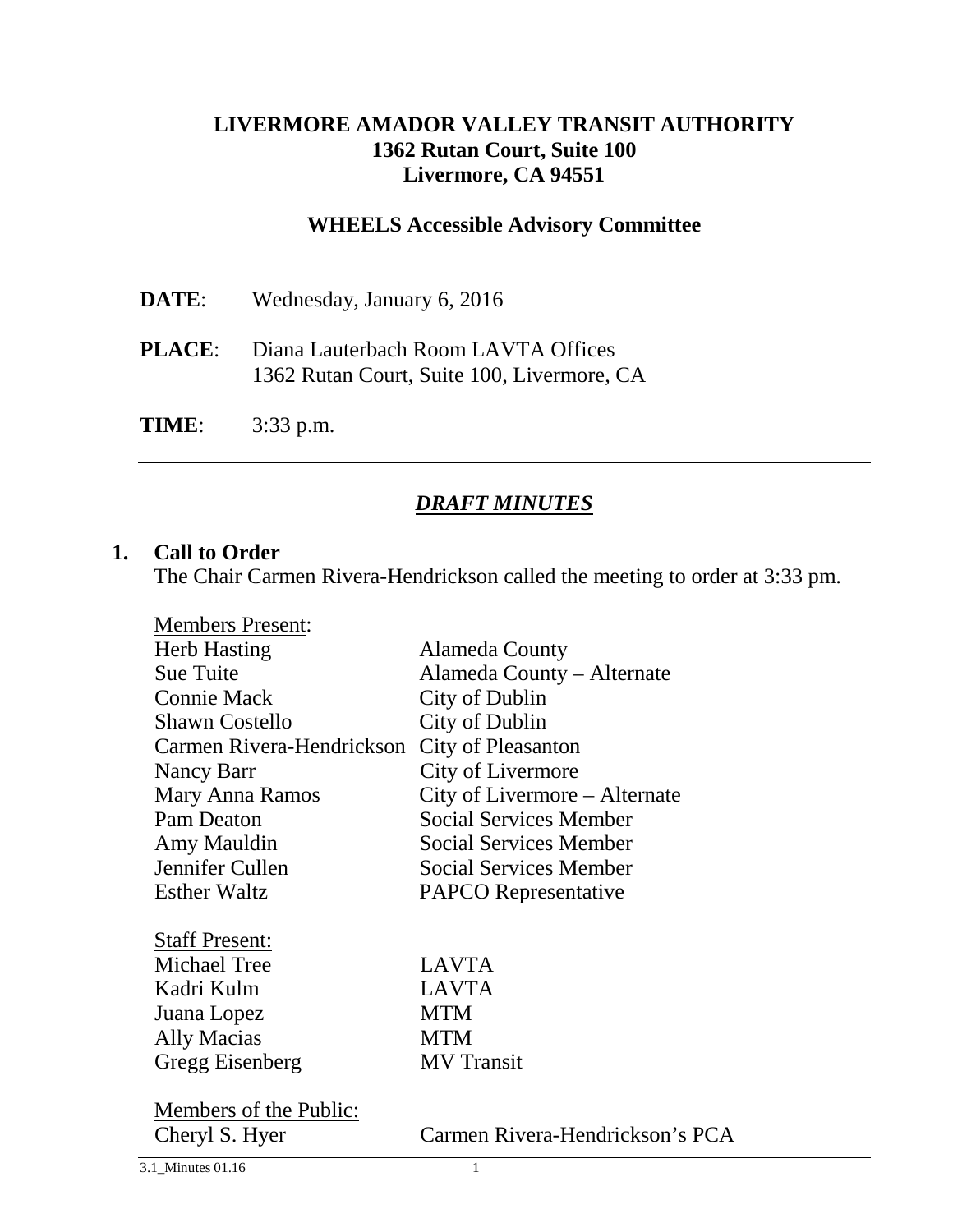**2. Citizens' Forum: An opportunity for members of the audience to comment on a subject not listed on the agenda (under state law, no action may be taken at this meeting)** None.

### **3. Minutes of the October 28, 2015 Meeting of the Committee**

 Approved. Tuite/Waltz

## **4. Comprehensive Operational Analysis (COA) Update**

The staff updated the committee that the preferred alternative COA scenario is currently being created by the Nelson\Nygaard consultant team and is scheduled to be introduced to the LAVTA's Board of Directors at the February 1st Board meeting. At that time, the Board will provide feedback on the proposed changes and will most likely be asked to open the official public comment period and set the public hearing date for March  $7<sup>th</sup>$ . A presentation of the preferred alternative is also scheduled to be held at the March 8<sup>th</sup> WAAC meeting. According to the draft timeline the public comment period is scheduled to be closed on March 11<sup>th</sup> and the Board is scheduled to consider approval of route changes on April  $4<sup>th</sup>$ , 2016. The changes would likely go into effect in January, 2017.

The member of the public and WAAC Chair's PCA Sheryl Hyek provided a comment saying that she has been a Pleasanton resident for 10 years and rides Route 10 all the time. She stated that going to Dublin has been difficult because of having to transfer from the Route 10 to the Rapid bus, which makes the trip 10-15 minutes longer. When she gets off the Route 10 she often sees Rapid pulling away. Because of this she makes trips to Dublin on the weekends when Rapid is not running. It has never worked for her. She would like to see a solution where she wouldn't have to transfer buses when traveling only 3 miles.

Shawn Costello added that he has problems with Rapid as well as he cannot maneuver his wheelchair well on Rapid buses and ramps.

## **5. Dial-A-Ride Customer Satisfaction Survey**

The staff presented a summary of the latest annual Dial-A-Ride customer satisfaction phone survey that was conducted by a third party surveyor who interviewed 100 passengers. The overall satisfaction scores have increased when comparing them to the scores from prior years and the satisfaction was very high across all stages of the rider experience with average being from 4.37 to 4.61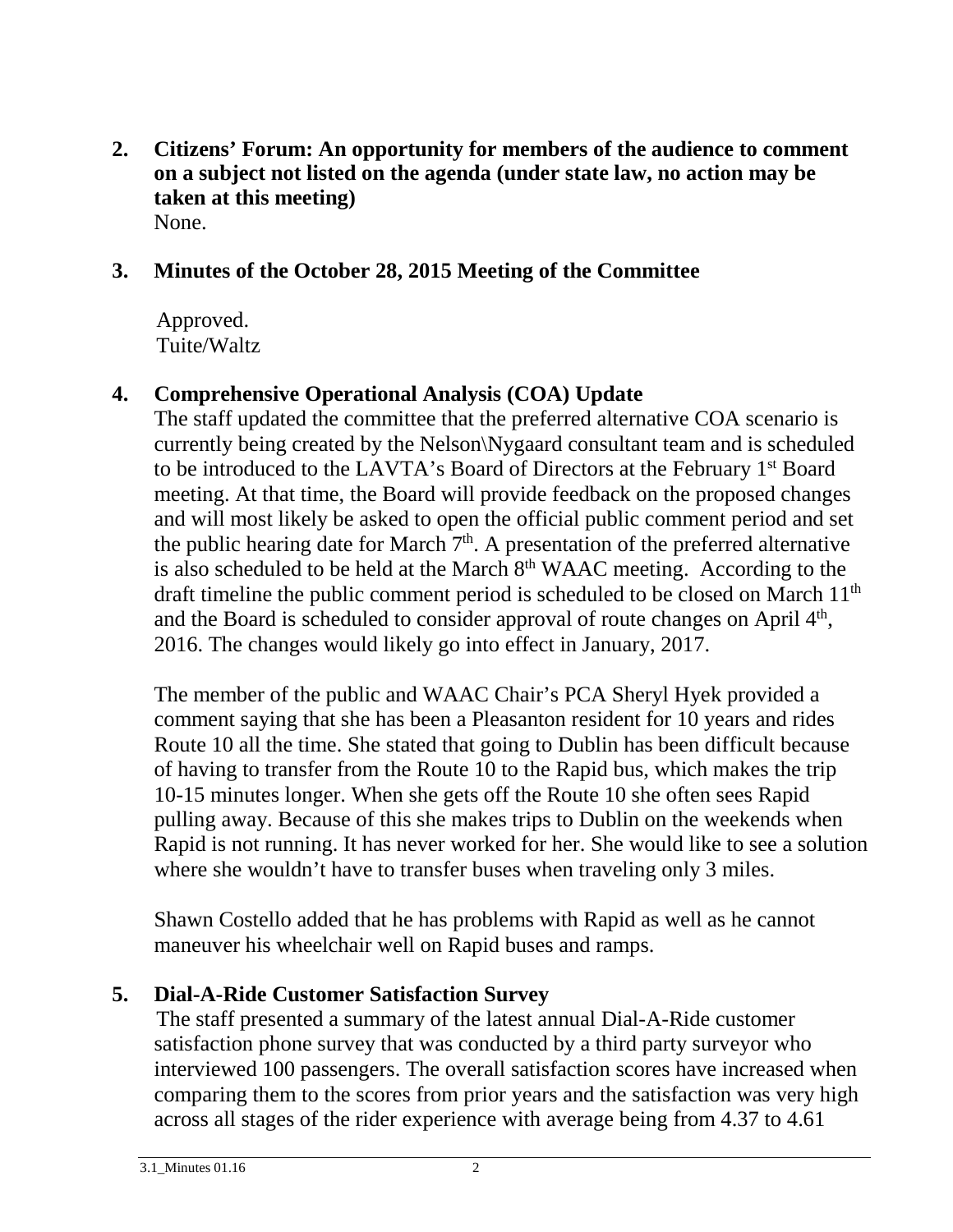points on a 5-point scale. The 2015 survey showed the four-year highest ratings in the areas of pick-up experience and overall rating.

In addition to the quantitative scores for different aspects of the Dial-A-Ride service the surveyors also encouraged responders to provide any verbal openended feedback/comments/suggestions about the service. The committee members were interested in seeing a more detailed analysis of the open-ended verbal comments/concerns. It was also recommended that if there is a concern the surveyor should ask for a phone number for the follow-up.

## **6. FY 2016 Quarter 1 Dial-A-Ride Operational Analysis**

The staff presented the committee with the FY 2016 Quarter 1 operational analysis, which covers the months of July to September, 2015. The ridership has increased dramatically with the number of trips increasing close to 30% when comparing it to the same three months the year prior. Much of this increased ridership is contributed to the adult day care programs, nursing homes, and dialysis centers. The on-time performance was 97.1%, which is above the 95% contractual requirement.

Staff noted that it is working with the contractor to be more efficient when providing the service. For example, limiting the number of subscription trips, as per board policy, and negotiating with riders their trip times when necessary.

## **7. Dial-A-Ride Comprehensive Riders Guide**

The staff informed the committee on the plan to create a comprehensive Dial-A-Ride riders' guide/booklet, which describes Dial-A-Ride policies in greater detail than the current brochure and does it in a user-friendly format. The committee members received a copy of the comprehensive Board-approved policies and the draft table of contents for the upcoming booklet. If the committee members have comments or suggestions about the booklet they are encouraged to forward these to LAVTA staff by February 3, 2016.

# **8. PAPCO Report**

Esther Waltz gave a report on the November, 2015 PAPCO meeting. The committee discussed the quarterly paratransit strategic planning workshop that was held in October, reviewed the draft implementation guidelines, and received the reports on GAP grant recipients and East Bay Paratransit.

## **9. Next WAAC Meeting Date/Time**

The next WAAC meeting date and time were moved to Tuesday, March 8, 2016 at 3pm. The date and time were moved due to the COA consultant's availability for the COA presentation to the WAAC.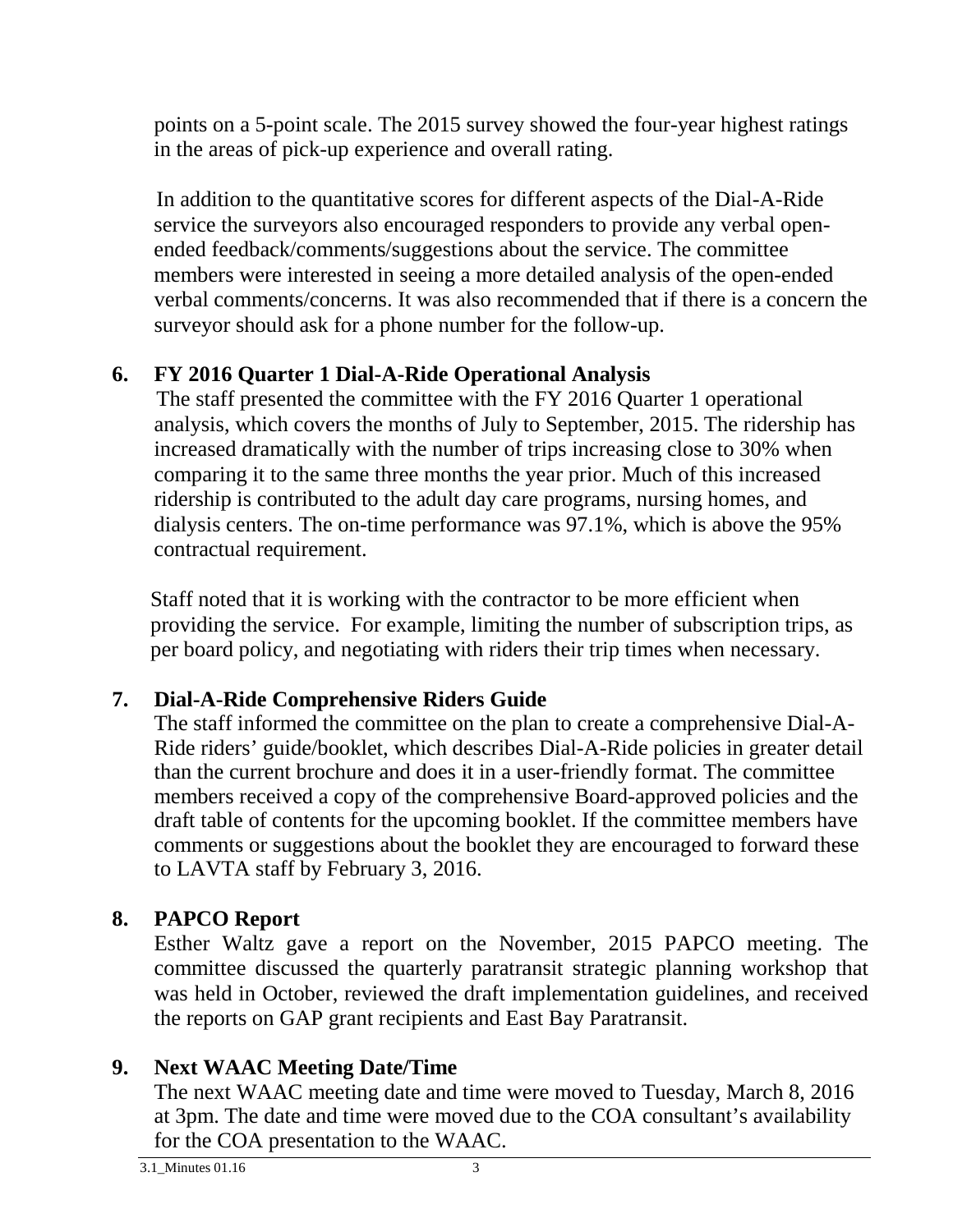Approved. Hastings/Waltz

## **10. Dial-A-Ride Operational Issues – Suggestions for Changes**

Herb Hastings reported that the Dial-A-Ride reminder call doesn't mention the local reservations phone number. MTM staff replied that the automated calls are conducted by a different company and therefore the phone number cannot be rerouted. MTM is going to check if a message that lists the regular reservations number can be recorded.

### **11. Fixed Route Operational Issues – Suggestions for Changes**

Carmen Rivera-Hendrickson reported a new driver attitude and inappropriate language use issue toward wheelchair users and their personal care attendants. She also said that Easter Seals has a driver sensitivity training video that both fixed route and Dial-A-Ride could utilize for their driver training.

Shawn Costello reported that some drivers have maneuvered his chair for him. He also offered that he can help drivers at their sensitivity trainings.

Sue Tuite asked about the progress on the tree trimming project. Staff said that the trimmings have been completed.

Carmen Rivera-Hendrickson asked about the solar lighting. Staff said that the agency has received a grant for shelter lighting projects and intends to improve the lighting in bus stops in 2016.

### **12. Adjourn**

The meeting was adjourned at 5:20 pm.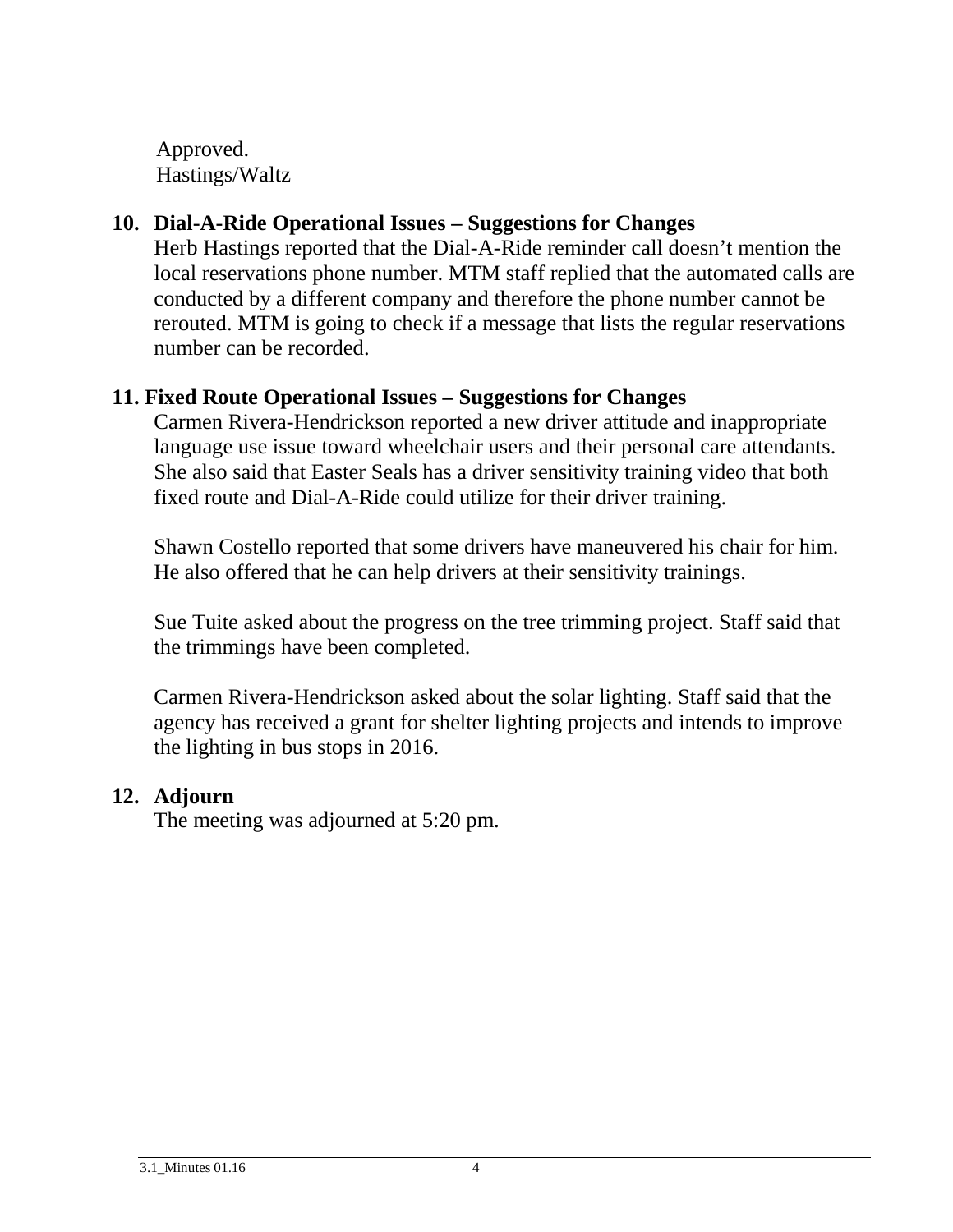### **LIVERMORE AMADOR VALLEY TRANSIT AUTHORITY 1362 Rutan Court, Suite 100 Livermore, CA 94551**

#### **WHEELS Accessible Advisory Committee**

| DATE:         | Tuesday, March 8, 2016                                                            |
|---------------|-----------------------------------------------------------------------------------|
| <b>PLACE:</b> | Diana Lauterbach Room LAVTA Offices<br>1362 Rutan Court, Suite 100, Livermore, CA |
| TIME:         | $3:00$ p.m.                                                                       |

### *DRAFT MINUTES*

#### **1. Call to Order**

The Chair Carmen Rivera-Hendrickson called the meeting to order at 3:00 pm.

| Alameda County                 |
|--------------------------------|
| Alameda County – Alternate     |
| City of Dublin                 |
| City of Dublin                 |
| <b>City of Pleasanton</b>      |
| City of Pleasanton – Alternate |
| City of Livermore              |
| City of Livermore              |
| <b>Social Services Member</b>  |
| Social Services Member         |
| <b>PAPCO</b> Representative    |
|                                |
| <b>LAVTA</b>                   |
| <b>LAVTA</b>                   |
| <b>LAVTA</b>                   |
| <b>MTM</b>                     |
| <b>MTM</b>                     |
| <b>MV</b>                      |
|                                |

Members of the Public: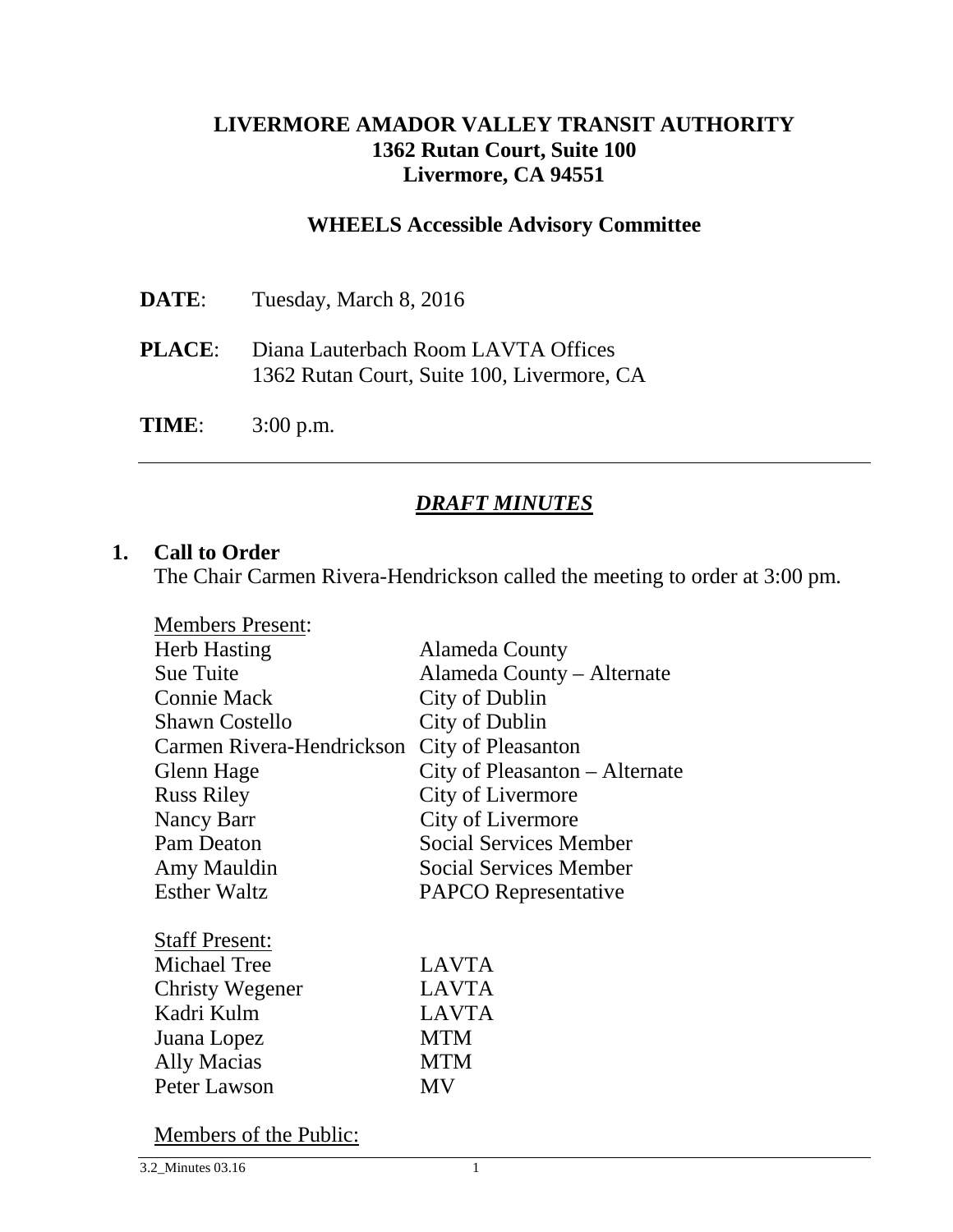Thomas Wittmann Melson\Nygaard<br>Jeffrey Smith DAR rider Jeffrey Smith

**2. Citizens' Forum: An opportunity for members of the audience to comment on a subject not listed on the agenda (under state law, no action may be taken at this meeting)** None.

## **3. Comprehensive Operational Analysis (COA) Update**

Thomas Wittmann from Nelson\Nygaard presented COA's preferred alternative and the committee members offered their feedback on a route-by-route bases. The guiding principles for the preferred alternative include improving the overall ridership and the ridership and farebox recovery ratio of Rapid, improving access to BART and Las Positas College, and simplifying the service. The routes proposed be changed include:

- Rapid
- Route 1
- Route 3
- Route 8
- Route 10
- Route 11
- Route 14
- Route 15
- Route 54
- New Route 580X
- East Dublin school trips

The proposed routes for deletion include:

- Route 2
- Route 9
- Route 12
- Route 12X
- Route 20X
- Route 51
- Livermore school trippers
- Route 70XV

The Committee submitted the following comments:

Overall comment – Do not change the route numbers.

Route 1 – The future Water Park in Dublin would need service; also, Emerald Glen Park should have bus service.